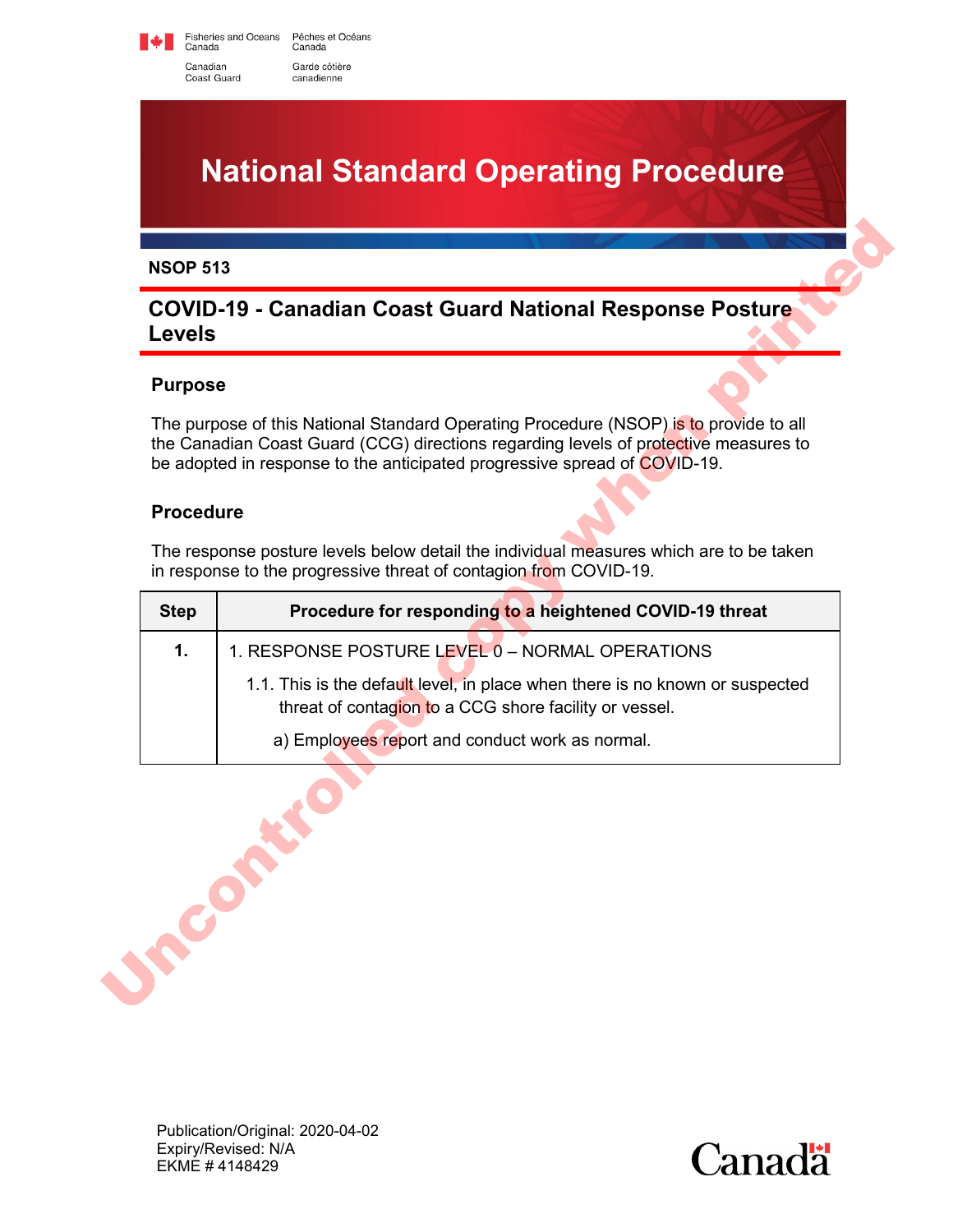| 2. | 1. RESPONSE POSTURE LEVEL 1 - INFECTION MITIGATION AND<br><b>HEIGHTENED READINESS</b>                                                                                                                                                                                                                                                                                                                                                                                                                                                                                                                                                                                                                                                                         |
|----|---------------------------------------------------------------------------------------------------------------------------------------------------------------------------------------------------------------------------------------------------------------------------------------------------------------------------------------------------------------------------------------------------------------------------------------------------------------------------------------------------------------------------------------------------------------------------------------------------------------------------------------------------------------------------------------------------------------------------------------------------------------|
|    | 1.1. This level is to be adopted once a presumptive/suspected or confirmed<br>case of COVID-19 is present in the municipality in which a CCG shore<br>facility or vessel is located.                                                                                                                                                                                                                                                                                                                                                                                                                                                                                                                                                                          |
|    | a) LEVEL 1A includes the following:                                                                                                                                                                                                                                                                                                                                                                                                                                                                                                                                                                                                                                                                                                                           |
|    | i. Positive screening questionnaire of employees (including self-<br>screen)<br>ii. Positive screening questionnaire of contractors<br>iii. Social distancing and personal infection control in the workplace<br>iv. All non-critical travel postponed or conducted via technology<br>v. All non-critical face-to-face meetings postponed or conducted via<br>technology<br>vi. All non-critical related training postponed or conducted via<br>technology<br>vii. Visits assessed for impact and rescheduled as required<br>viii. The call for employees to take home remote communication devices<br>(computer and cell phones, as issued) every night in case of work<br>location closure<br>ix. Morning workplace closure / employee notification methods |
|    | b) LEVEL 1B includes the following:<br>i. Non-critical employee services delivered remotely<br>ii. Enhanced wipe down cleaning (high touch point) services in the<br>workplace                                                                                                                                                                                                                                                                                                                                                                                                                                                                                                                                                                                |
| 3. | 1. RESPONSE POSTURE LEVEL 2 - RESTRICTED EXPOSURE<br><b>PROTOCOL</b>                                                                                                                                                                                                                                                                                                                                                                                                                                                                                                                                                                                                                                                                                          |
|    | 1.1. This level is to be adopted once it is anticipated or confirmed that<br>community spread of COVID-19 is occurring in the municipality in which<br>a CCG shore facility or vessel is located.                                                                                                                                                                                                                                                                                                                                                                                                                                                                                                                                                             |
|    | The following direction is in addition to the actions taken at levels 1A and<br>1B:                                                                                                                                                                                                                                                                                                                                                                                                                                                                                                                                                                                                                                                                           |